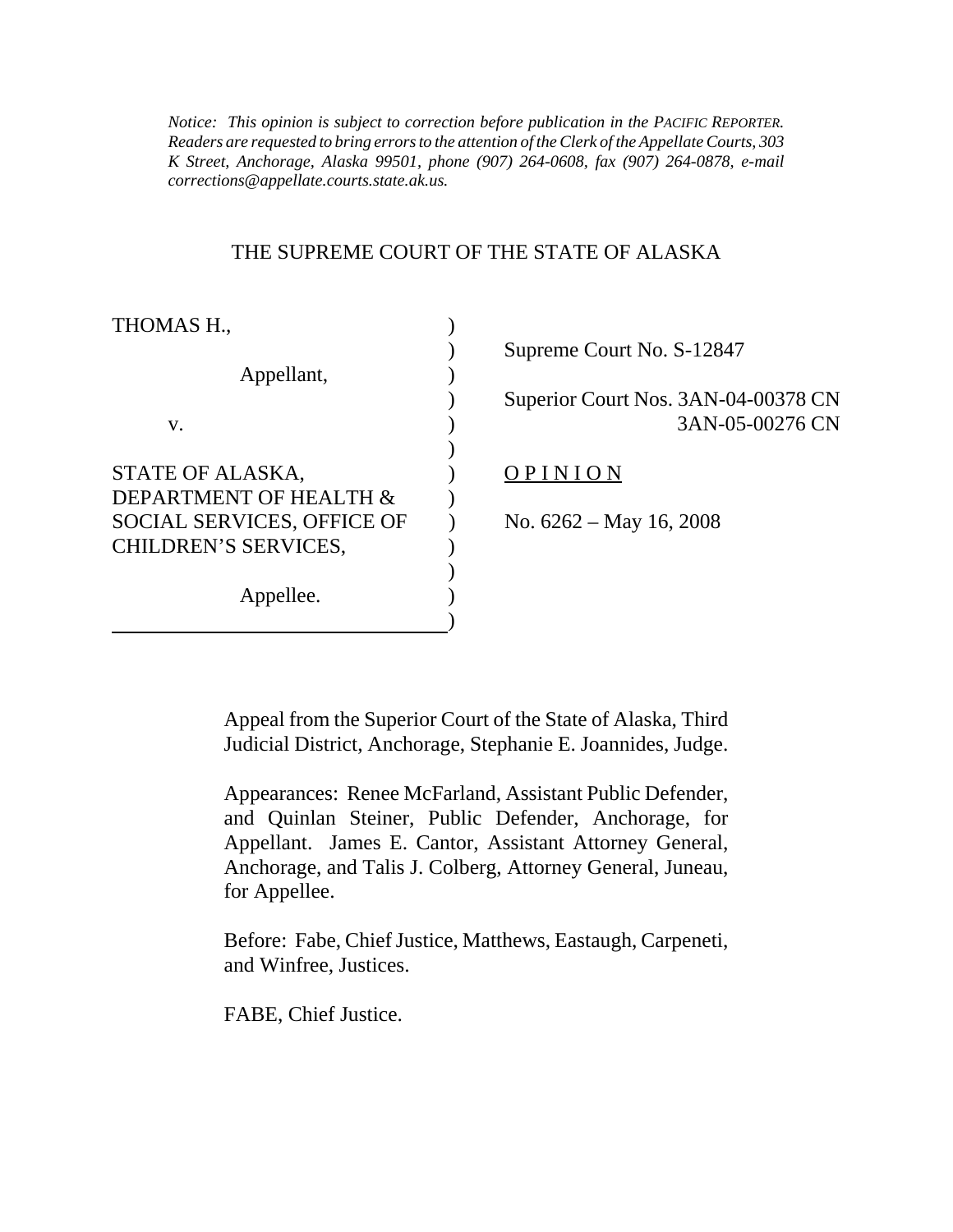### **I. INTRODUCTION**

Thomas H. appeals the superior court's decision to terminate his parental rights. He argues that the superior court erred in finding (1) that he failed to remedy the conditions that placed his children at risk of harm within a reasonable time period; (2) that the Office of Children's Services (OCS) made active efforts to prevent the breakup of the family; and (3) that placing the children in his custody would likely result in serious harm to them. Because the record supports the trial court's decision and the trial court acted within its discretion, we affirm its judgment.

# **II. FACTS AND PROCEEDINGS**

## **A. Facts**

Thomas H. and Ana J. have two daughters together, Amelie and Ariel.**<sup>1</sup>** The children qualify as Indian children under 25 U.S.C. § 1903(4). The elder daughter, Amelie, tested positive for marijuana at birth in 2002. The younger daughter, Ariel, tested positive for cocaine at birth in September 2005. As a result of the instability in her life, Amelie has been diagnosed with post-traumatic stress disorder. By the time of trial, Ariel had lived in three different foster homes. Ana cut off contact with her attorney a year prior to trial, and the superior court issued an order terminating her parental rights on May 16, 2007.

By his own admission, Thomas has never served as his daughters' primary caregiver because he was "in and out of jail during the time the children were in OCS custody." Thomas had been arrested twelve times between November 22, 2001 and March 2, 2007, the date his trial commenced. Six of those arrests occurred after December 2004, when the children were placed into OCS custody.

<sup>&</sup>lt;sup>1</sup> We use pseudonyms for all family members to protect their privacy.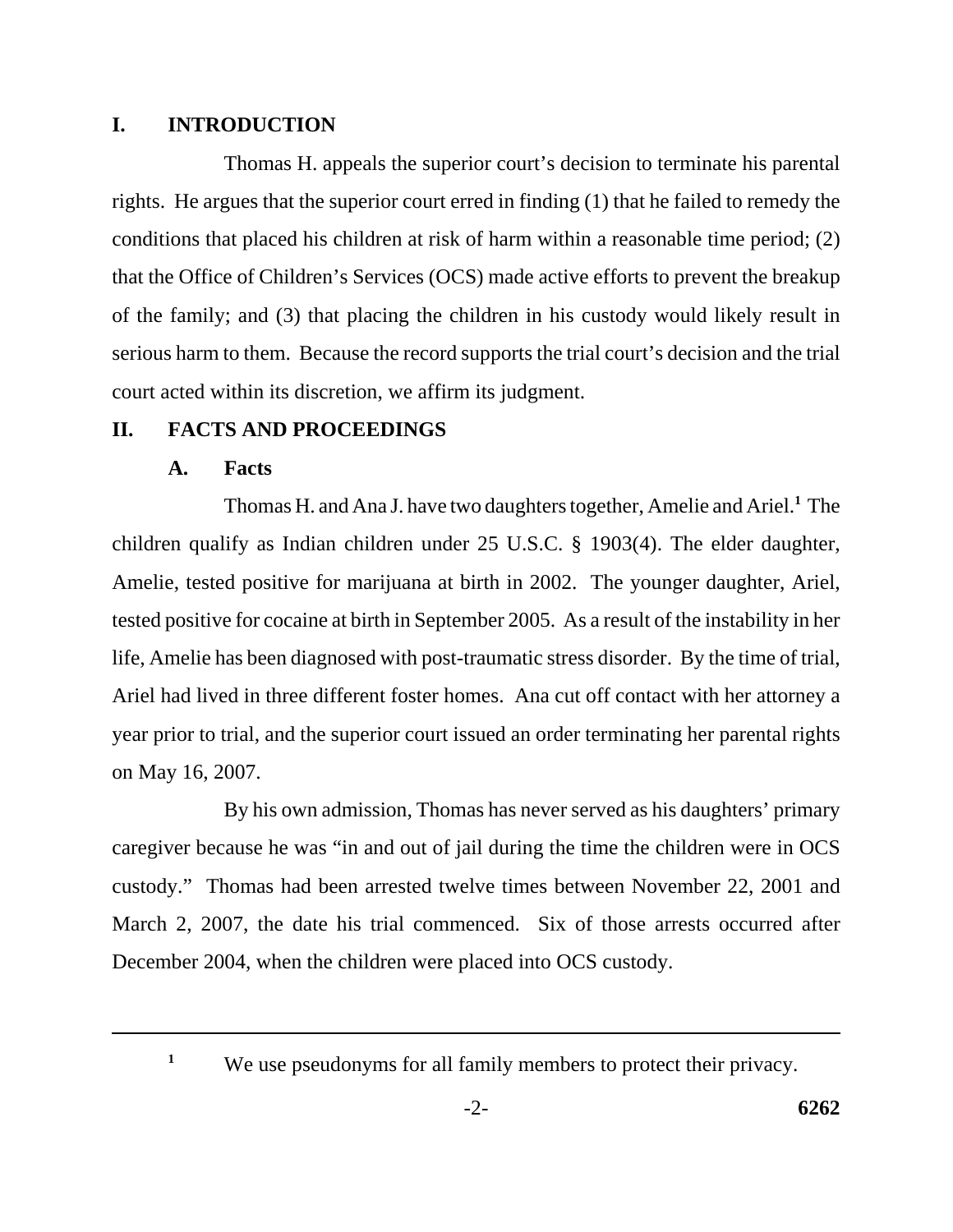Thomas has not visited with his older daughter Amelie since May 2006, when he reentered prison. Thomas sought to reinstate visitation with Amelie after his release but that request was denied upon the recommendation of Amelie's counselor. A superior court later upheld the decision to deny visitation privileges. Thomas maintained weekly supervised visits with his younger daughter Ariel beginning in January 2007. He cancelled four of the twenty-two scheduled one-hour visits.

 From a young age, Thomas has struggled with substance abuse problems. At the time of his termination trial, Thomas had pending felony charges of drug possession and eluding a police officer. And before the trial's conclusion, Thomas entered a plea deal requiring him to serve a prison term of at least one year and twenty days. Thomas claims, however, that "his sobriety demonstrates success in remedying the underlying conduct that led to OCS's involvement with his children." Thomas reports that he has been sober since May 2006, notwithstanding his allegedly accidental use of opiates, which an October 2006 urinalysis detected.**<sup>2</sup>** During his future incarceration, Thomas has proposed that his new wife Sophia care for the children.

Currently, Amelie and Ariel are cared for by their maternal great aunt and uncle, Sean and Lisa J. Sean and Lisa J. have served in this capacity intermittently since September 2004, and they have been the primary caregivers for the girls without interruption since April 27, 2006. The couple, with the facilitation of OCS, plans to adopt the girls.

#### **B. Proceedings**

OCS involvement with Thomas's family began when Amelie tested positive for marijuana at birth. OCS created a safety plan on August 8, 2002, and Amelie

<sup>&</sup>lt;sup>2</sup> Thomas maintains that he slipped in the shower and afterwards his mother gave him two pills for pain that he thought were aspirin.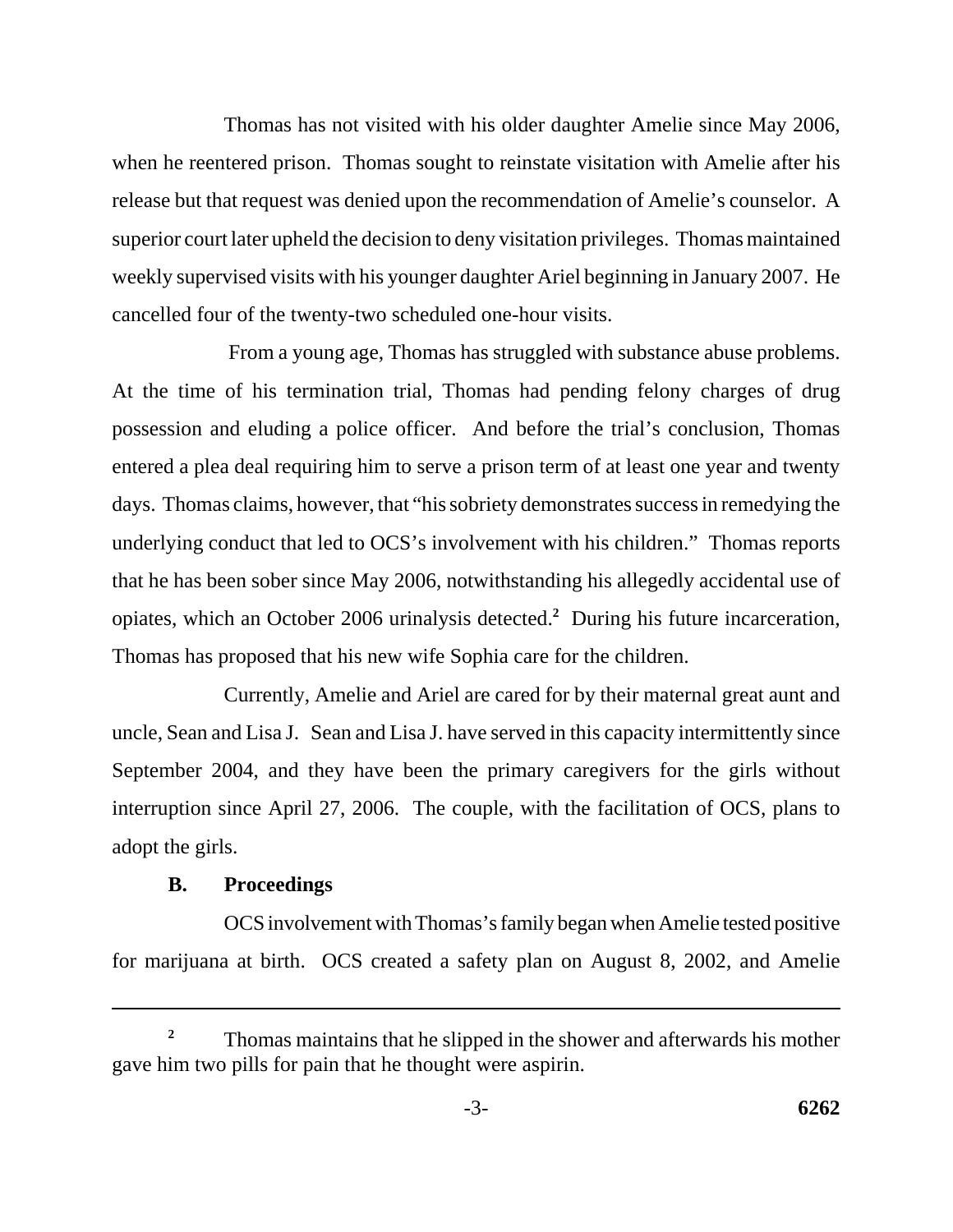returned home with Ana. OCS became involved in the case again on September 13, 2004, when Sean and Lisa J., who had been taking care of Amelie, filed for a temporary restraining order against Ana. OCS filed a report recommending that Amelie remain with her great aunt and uncle. OCS also created the first of multiple case plans for both Ana and Thomas, recommending treatment for substance abuse, parenting skills classes, and mental health therapy.

On September 6, 2005, the state removed Thomas and Ana's second child, Ariel, from their custody two days after she was born with cocaine in her system. The next day, OCS met with Ana and Thomas to discuss objectives for a case plan, which again included substance abuse treatment, parenting classes, and mental health assessments. Thomas initiated substance abuse treatment and parenting classes under the new case plan. After just one day of substance abuse treatment in October 2005, however, Thomas led police on a high-speed chase while high on ecstasy. Soon after his release from custody, he was again arrested for possession of ecstasy. Meanwhile, Ana entered the Family CARE Court,<sup>3</sup> which handled her treatment plans.

OCS developed a final case plan for Thomas on November 20, 2006, requiring treatment for substance abuse, parenting classes, and mental health treatment. This time, Thomas largely complied with the substance abuse treatment and parenting class requirements, and although he did not meet his case plan's requirement that he undergo mental health treatment, OCS apparently failed to refer him to a facility that could conduct a mental health assessment. By the time of Thomas's ultimate case plan,

<sup>&</sup>lt;sup>3</sup> The Family CARE Court is a therapeutic court program for child in need of aid cases, designed to address the needs of parents with identified substance abuse problems. It combines intensive judicial supervision and monitoring with treatment and the coordinated delivery of assessments and services.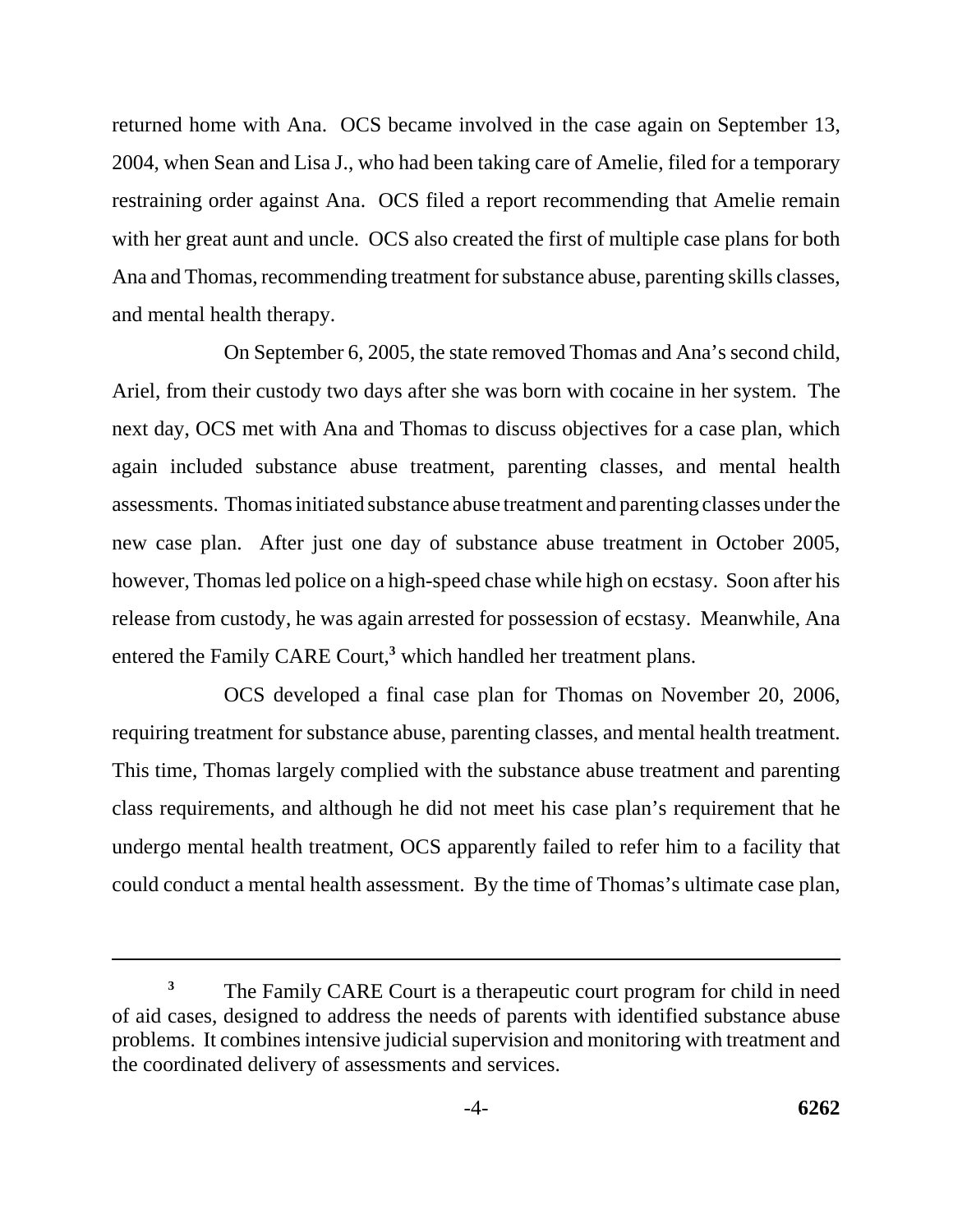however, OCS had shifted its permanency goals for Amelie and Ariel to adoption, with the concurrent goal of reunification.

OCS sought to terminate Thomas and Ana's parental rights at trial on March 2, 2007. Ana failed to appear and the remaining parties agreed to engage in a family group conference with the adoptive parents regarding visitation benchmarks for the children. When these talks proved unproductive, the termination trial recommenced on May 30, 2007.

At trial, OCS presented testimony from Kristi Fuller, a clinical neuropsychologist who had interviewed Thomas and diagnosed him as having antisocial personality disorder. The state also presented testimony from Thomas's OCS caseworker, Jennifer Hernandez. Thomas presented testimony from Jessica Burdick, the case manager for Cook Inlet Tribal Council's supervised visitation program, and from Anna Baughman, the outpatient clinician at Genesis House Recovery Center, where Thomas had been receiving treatment. Dr. Baughman testified that during six months of treatment, Thomas did not exhibit symptoms of antisocial personality disorder. Thomas and his new wife, Sophia, also testified as to their ability to take care of the girls.

Following oral argument on June 26, 2007, Superior Court Judge Stephanie E. Joannides presented her findings from the bench. The superior court did not find clear and convincing evidence to support Dr. Fuller's diagnosis of antisocial personality disorder. Nevertheless, the superior court terminated Thomas's parental rights, reasoning that his unavailability due to incarceration and his "insufficient track record" meant that placing the children with him "would be likely to . . . result in serious emotional or physical damage to the children."

The superior court reasoned that subsections (2) (incarceration) and (10) (substance abuse) of AS 47.10.011 supported the decision to terminate Thomas's parental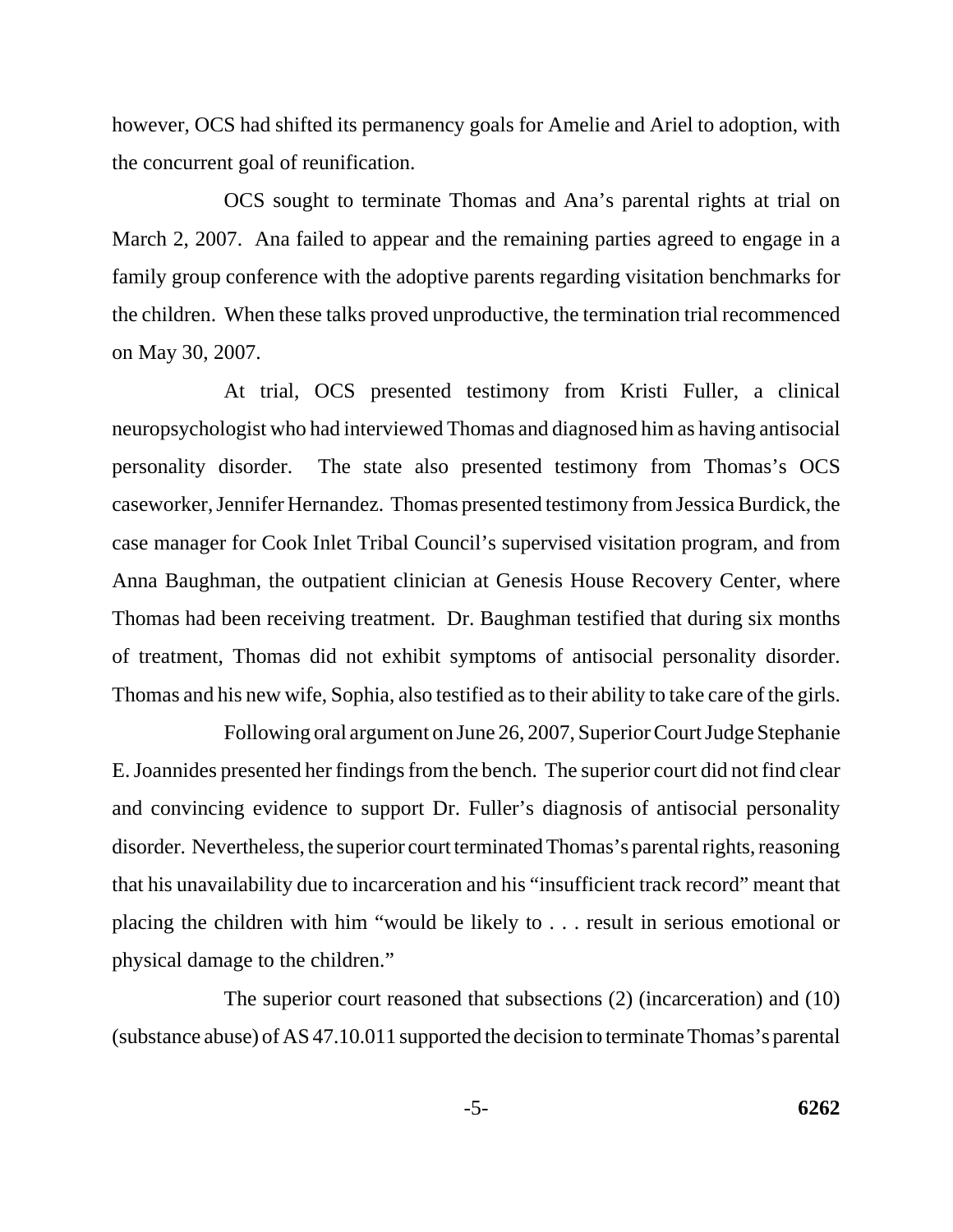rights.**<sup>4</sup>** With respect to the former, the superior court found that Thomas had been unable to "provide a stable home" for his daughters during his previous incarcerations.**<sup>5</sup>** The superior court also noted that Thomas's wife Sophia is "a new spouse," with whom the children have had little or, in Amelie's case, no contact, and thus "in light of their current placement and the court's evaluation for [their] best interest, I would not find that the suggestion for [Thomas's] present wife to be their custodian is an adequate arrangement for their care."

Under subsection (10) of AS 47.10.011, the superior court found by clear and convincing evidence that substance abuse has substantially impaired Thomas's ability to parent, and "that has placed his children at substantial risk of harm." The

**<sup>4</sup>** AS 47.10.011 provides in part:

Subject to AS 47.10.019, the court may find a child to be a child in need of aid if it finds by a preponderance of the evidence that the child has been subjected to any of the following:

(2) a parent, guardian, or custodian is incarcerated, the other parent is absent or has committed conduct or created conditions that cause the child to be a child in need of aid under this chapter, and the incarcerated parent has not made adequate arrangements for the child;

. . . .

. . . .

(10) the parent, guardian, or custodian's ability to parent has been substantially impaired by the addictive or habitual use of an intoxicant, and the addictive or habitual use of the intoxicant has resulted in a substantial risk of harm to the child[.]

**<sup>5</sup>** *See id.* at (2).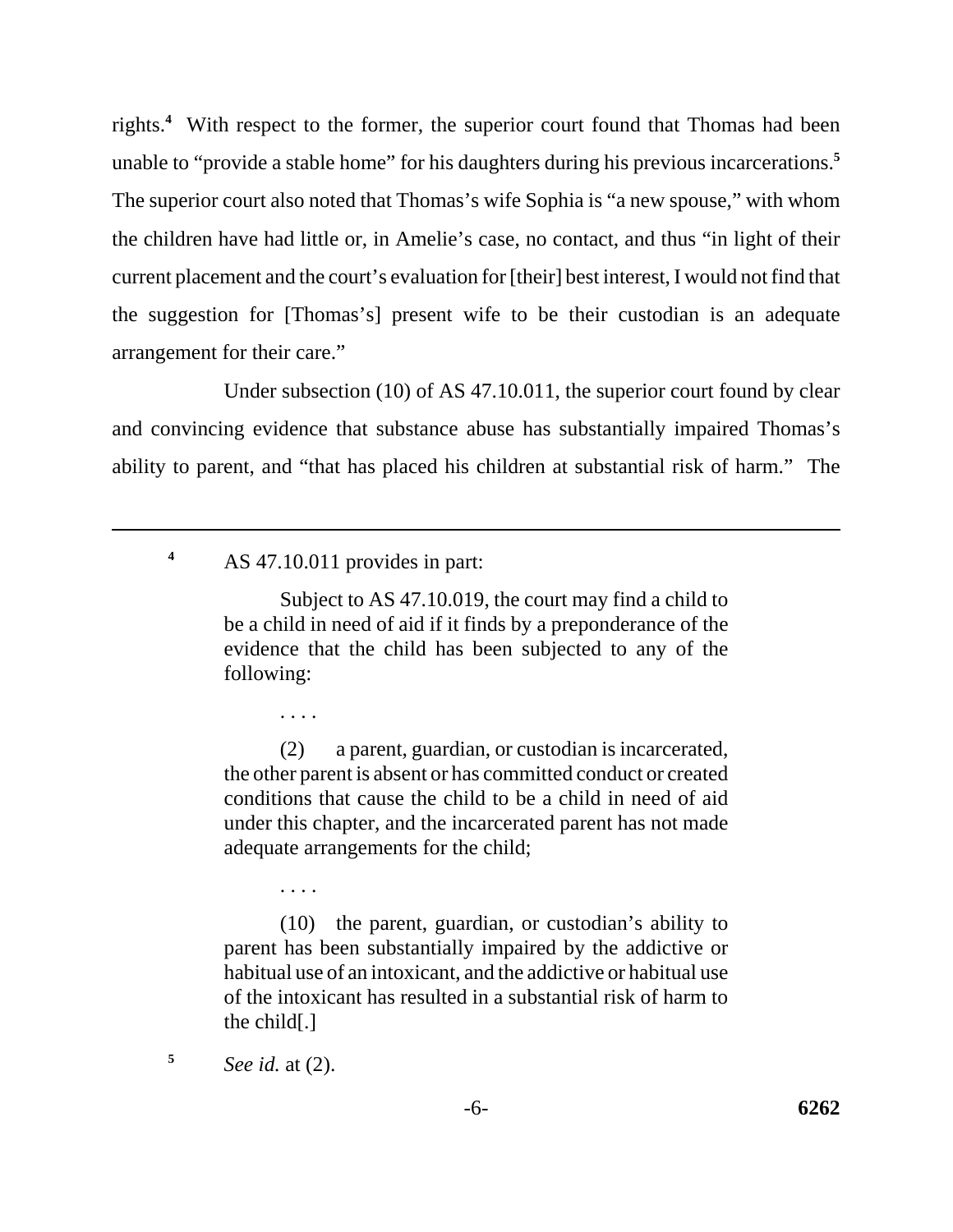superior court again acknowledged that Thomas appeared to have succeeded in his latest substance abuse treatment but found that Thomas had delayed too long in becoming sober, and that "because of the circumstances that are interwoven in one of the other factors, it is impossible for him to really successfully complete all his treatment and prove that the treatment has been successfully completed." In other words, the superior court concluded, Thomas "hasn't really, truly been able to remedy the conduct because he is going to be unavailable and incarcerated."

The superior court went on to find beyond a reasonable doubt that placing the children with Thomas "would be likely to . . . result in serious emotional or physical damage to the children." Finally, the superior court turned its attention to OCS, and found that the agency had made active efforts to provide support services and treatment services to Thomas, "other than the mental health component." The superior court found that OCS's failure to make a referral for Thomas's mental health assessment was the "only component" lacking in the state's "active efforts," however, and that this shortcoming was not legally significant "in light of [his] status."

Thomas appeals.

#### **III. STANDARD OF REVIEW**

We review a trial court's factual findings for clear error.<sup>6</sup> Findings are clearly erroneous if a review of the entire record in the light most favorable to the prevailing party leaves us with a definite and firm conviction that a mistake has been

**<sup>6</sup>** *Brynna B. v. State, Dep't of Health & Soc. Servs., Div. of Family & Youth Servs.*, 88 P.3d 527, 529 (Alaska 2004).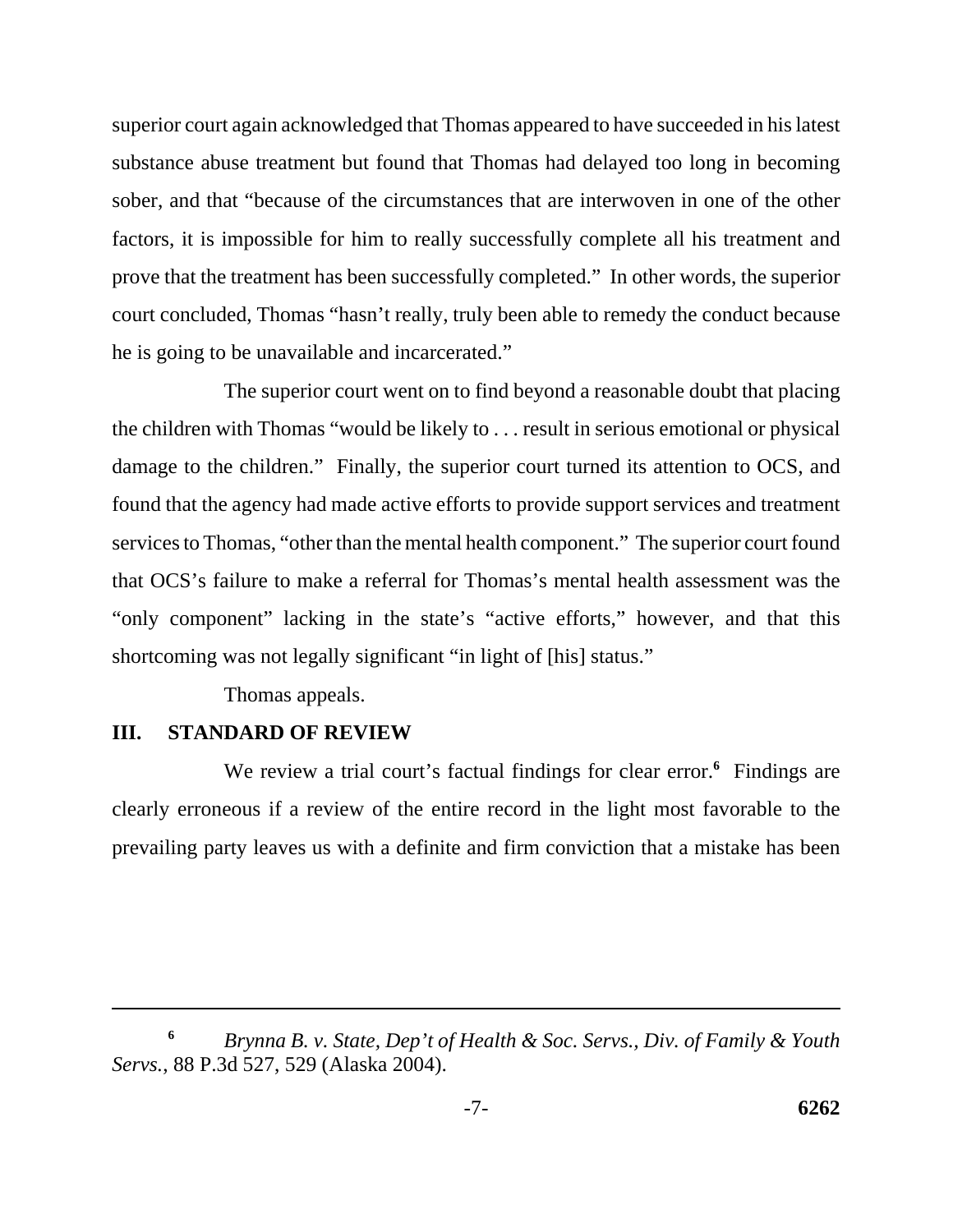made.**<sup>7</sup>** We review the trial court's application of the law to factual findings de novo.**<sup>8</sup>** Whether the state has complied with the active efforts requirement of the Indian Child Welfare Act**<sup>9</sup>** (ICWA) presents a mixed question of fact and law.**<sup>10</sup>**

### **IV. DISCUSSION**

Thomas argues that he has overcome his substance abuse problems and made adequate arrangements for the children during his upcoming incarceration. Consequently, he maintains that the trial court erred in finding that he failed to remedy the conduct that placed the children at substantial risk of harm within a reasonable period of time. Thomas claims that OCS did not make the required active efforts to prevent the breakup of his family because it failed to properly refer him for the mental health assessment included in his case plan, hence depriving him of therapy that might have led to his earlier compliance with OCS case plan objectives. Finally, Thomas maintains that the superior court erred when it found that placing the children with him would likely result in substantial harm to them. We dispose of each of these arguments in turn.

# **A. The Superior Court Did Not Err in Finding that Thomas Failed, Within a Reasonable Time, To Remedy the Conduct that Put Amelie and Ariel at Substantial Risk.**

Alaska Statute 47.10.088 provides for involuntary termination of parental rights where a child qualifies as a child in need of aid under AS 47.10.011 and the parent:

> (A) has not remedied the conduct or conditions in the home that place the child at substantial risk of harm; or

**<sup>8</sup>** *Id.* 

**<sup>9</sup>** 25 U.S.C. §§ 1901–1963 (2008).

**<sup>10</sup>** *Gilbert M. v. State*, 139 P.3d 581, 586 (Alaska 2006).

 $7$  *Id.*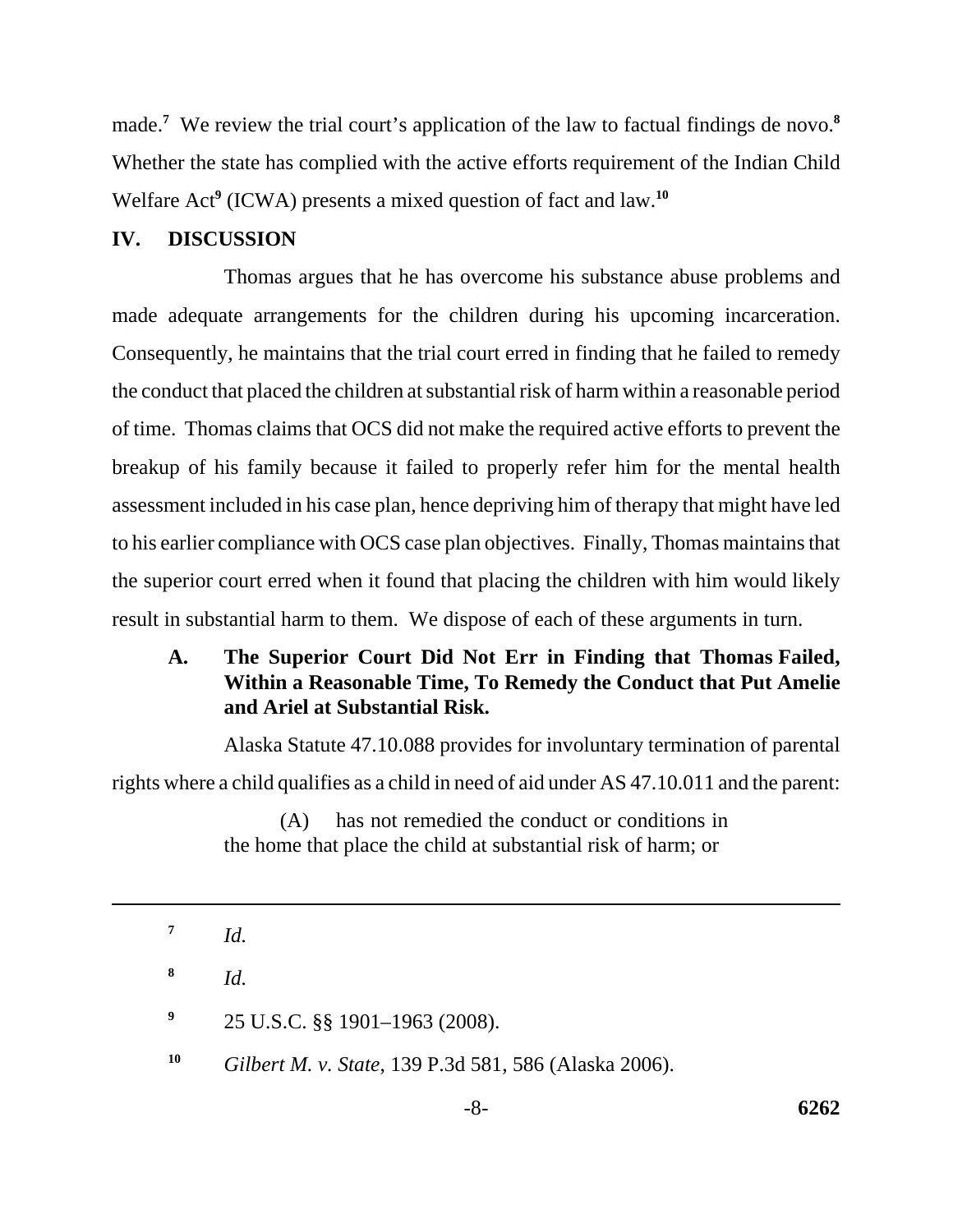(B) has failed, within a reasonable time, to remedy the conduct or conditions in the home that place the child in substantial risk so that returning the child to the parent would place the child at substantial risk of physical or mental  $injury[.]<sup>[11]</sup>$ 

In answering the question whether the parent has remedied or will remedy within a reasonable time the conditions in the home that place the child at substantial risk, the court may consider any fact relating to the best interests of the child,**<sup>12</sup>** including:

> (1) the likelihood of returning the child to the parent within a reasonable time based on the child's age or needs;

> (2) the amount of effort by the parent to remedy the conduct or the conditions in the home;

> > (3) the harm caused to the child;

(4) the likelihood that the harmful conduct will continue; and

(5) the history of conduct by or conditions created by the parent.[**13**]

The superior court found that Thomas's history of incarceration and substance abuse, as well as his pending incarceration, put the children in need of aid and that Thomas had failed, within a reasonable time, to remedy the conduct or conditions that placed Amelie and Ariel at substantial risk of physical or mental injury. Accordingly, the superior court terminated Thomas's parental rights.

As a preliminary matter, Thomas points out that the superior court's written order cites AS 47.10.011(10) (substance abuse of the parent) and AS 47.10.011(1)

**<sup>11</sup>** AS 47.10.088(a)(2)(A)–(B).

**<sup>12</sup>** *Sherry R. v. State, Dep't of Health & Soc. Servs., Div. of Family & Youth Servs.*, 74 P.3d 896 (Alaska 2003).

**<sup>13</sup>** AS 47.10.088(b).

-9- **6262**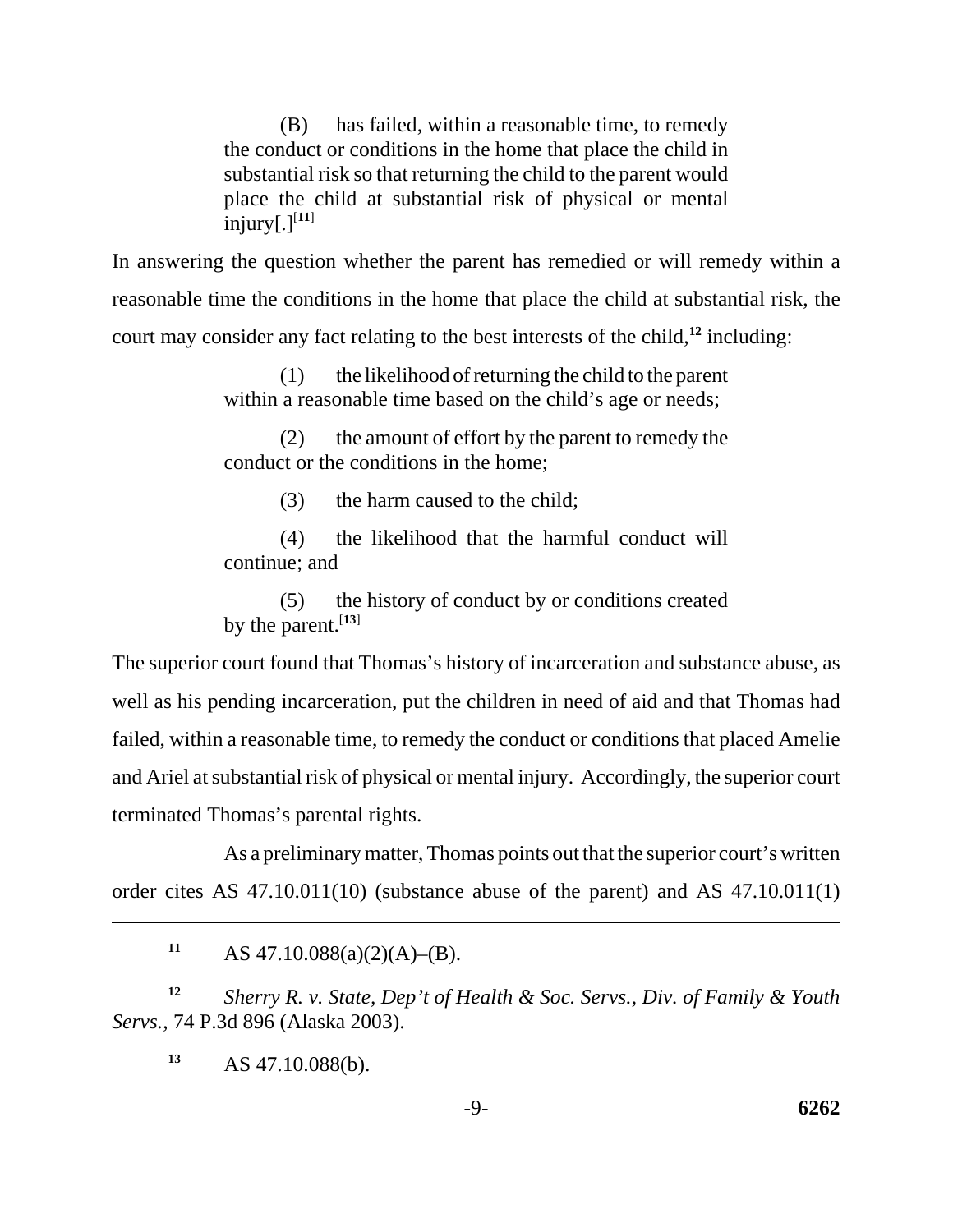(abandonment) for its child in need of aid determination while the superior court's oral findings cite AS 47.10.011(10) and AS 47.10.011(2) (incarceration). Thomas theorizes that, because he "was not incarcerated at the time of termination and had not been incarcerated for over a year," the trial court erred or possibly "misspoke during its oral findings." He goes on to argue that the superior court erred in relying on subsection (1) of AS 47.10.011, because his conduct — including his successful completion of substance abuse treatment and parenting classes, his visitations with his younger daughter, and his efforts to visit with his older daughter — demonstrates "that he did not disregard his responsibilities towards his children." We need not consider, however, whether the abandonment prong of AS 47.10.011 applies to Thomas because the superior court clearly based its decision on Thomas's history of substance abuse and incarceration under AS 47.10.011(10) & (2).**<sup>14</sup>**

Thomas argues that, regardless of the legal grounds on which the superior court purported to base its ruling, "it is clear from the court's statements and the court's written order that it was Thomas's impending incarceration that ultimately led the court to its decision." That interpretation, however, does not withstand scrutiny. The superior court recognized that Thomas's pending incarceration would likely lead to continued instability for the children should they be placed in the custody of Thomas's new wife. But the court primarily relied on Thomas's pending incarceration to support its conclusion that Thomas's history of substance abuse and resulting incarceration remained all too recent.

**<sup>14</sup>** OCS had sought to apply the abandonment provision, AS 47.10.011(1), to Ana, which may have led to a typographical error in the trial court's written order. The trial court's oral findings provide a much more thorough explanation of its analysis, however, and leave us with no doubt that it did not intend to rely on AS 47.10.011(1).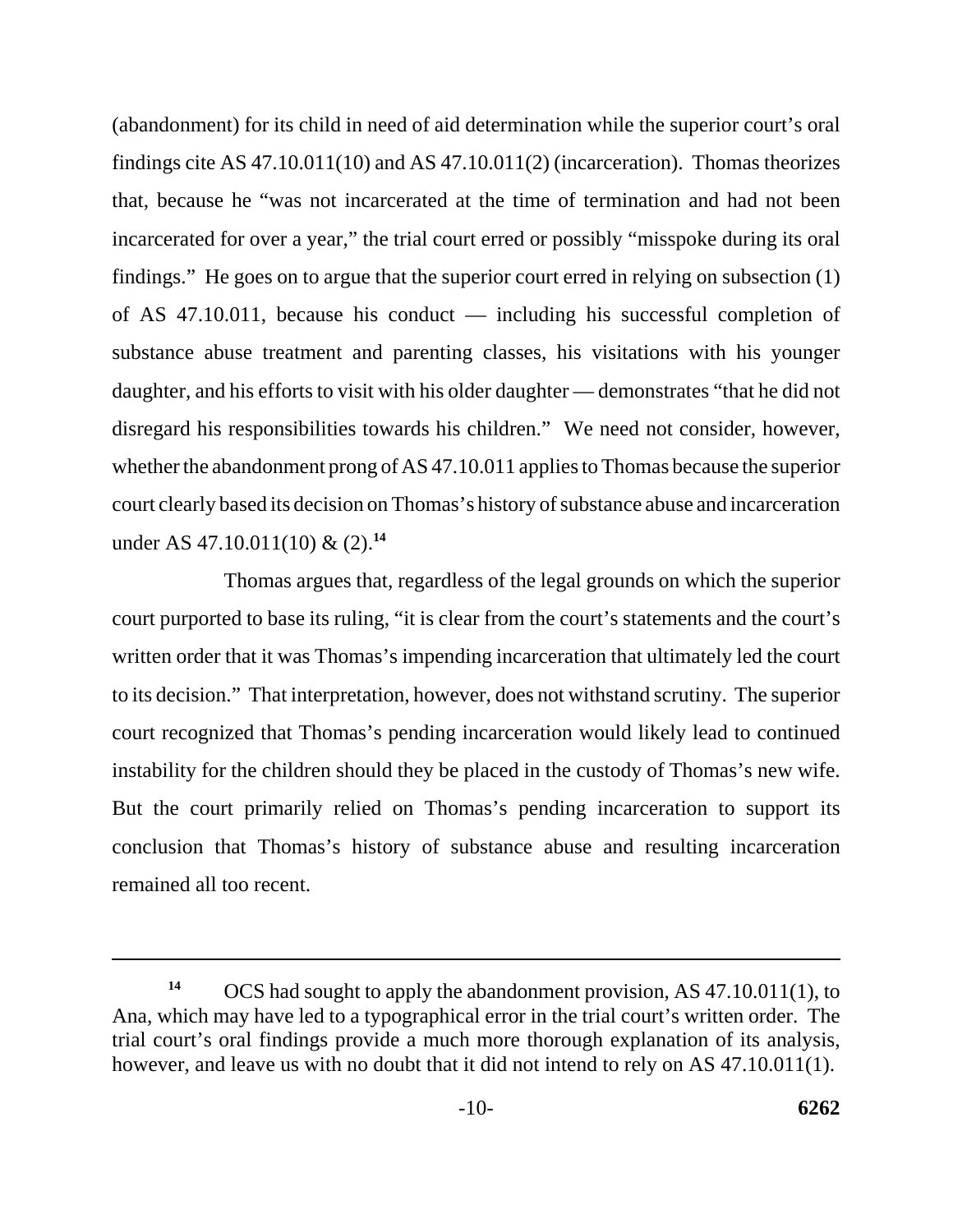Turning to AS 47.10.011(10), the superior court based its finding on Thomas's long struggle with substance abuse and his record in treatment, rather than any future incarceration. The superior court noted that in Thomas's most recent treatment, "[t]here were periods of time and concern over his compliance." Indeed, as recently as October 4, 2006, Thomas tested positive for opiates. And even accepting Thomas's assertion that he inadvertently consumed the opiates that caused him to fail the October 2006 test and has in fact "been sober since May 2006," as the superior court pointed out, "all of this has happened in a somewhat artificial setting, meaning that he's on third-party . . . his wife is with him every minute making sure he follows through, and there's the threat of jail and of an increased jail sentence." The superior court thus concluded that Thomas had "an insufficient track record," with only "sporadic and spotty" success in light of his substantial impairment "by the addictive or habitual use of an intoxicant."**<sup>15</sup>**

Time was a determinative factor in the superior court's finding. Although the trial court clearly believed that Thomas had made progress in his most recent treatment effort, it concluded that Thomas could not adequately demonstrate that he would remain sober:

> [Thomas] has struggled with substance abuse for some period of time. He has attempted to complete treatment and, to his credit, has completed treatment, but . . . aftercare really is the true indicator of success, and after he's off third-party, and because of the circumstances that are interwoven in one of the other factors, it is impossible for him to really successfully complete all his treatment and prove that the treatment has been successfully completed.

**<sup>15</sup>** AS 47.10.011(10).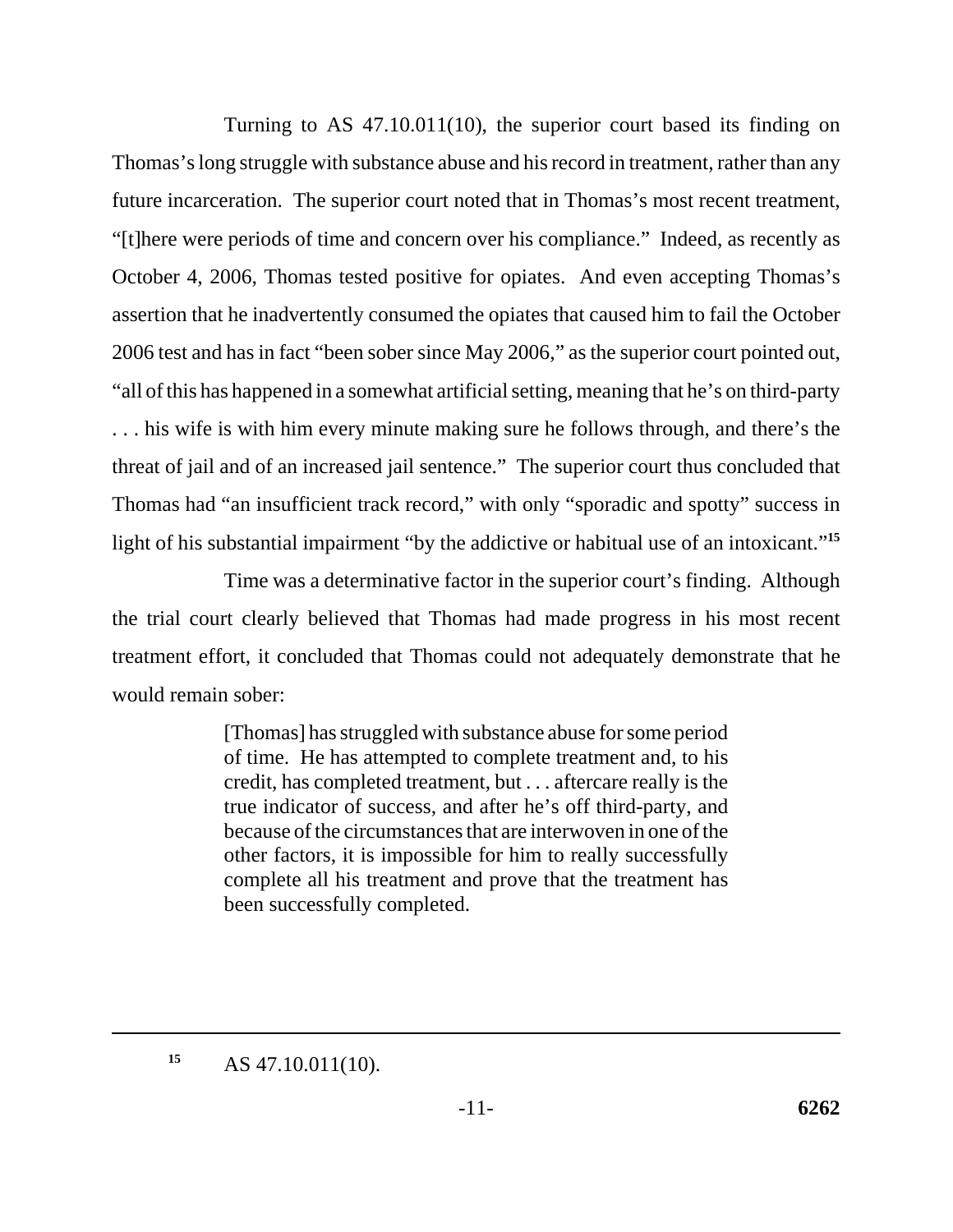Indeed, the period of time during which Thomas appears to have succeeded at treatment corresponds exactly with his third-party supervision. In short, the record supports the trial court's conclusion that Thomas waited too long to begin to remedy his conduct.

This case presents a fact pattern similar to the one we considered in *Sherry R. v. State, Department of Health & Social Services, Division of Family & Youth Services*. **<sup>16</sup>** In *Sherry R.*, we upheld the termination of a mother's parental rights despite her success in completing substance abuse treatment prior to trial. Like Thomas, Sherry R. had a lengthy history of substance abuse and failed treatment experiences.**<sup>17</sup>** She also succeeded in staying sober for over a year prior to her termination proceeding.**<sup>18</sup>** Nevertheless, we held that "even though Sherry may have made strides towards remedying her conduct, the trial court could properly find that Sherry failed to address her substance abuse problem within a reasonable time."**<sup>19</sup>**

Thomas seeks to distinguish this case from *Sherry R.*, emphasizing our observation in *Sherry R.* that "even since sobriety, Sherry has continued to make choices that affect her children's lives adversely," including her continued relationship with a man "convicted of child sexual assault."**<sup>20</sup>** Thomas also argues that Sherry R. had a more prolonged "history of completing long-term treatment programs and relapsing," and therefore "this court should not consider *Sherry R.* as support for the state's argument that Thomas's successful treatment should be discounted due to his prior failures."

- **<sup>17</sup>** *Id.* at 898-900.
- **<sup>18</sup>** *Id.* at 899.
- **<sup>19</sup>** *Id.* at 902-03.
- **<sup>20</sup>** *Id.* at 903.

**<sup>16</sup>** 74 P.3d at 902-03.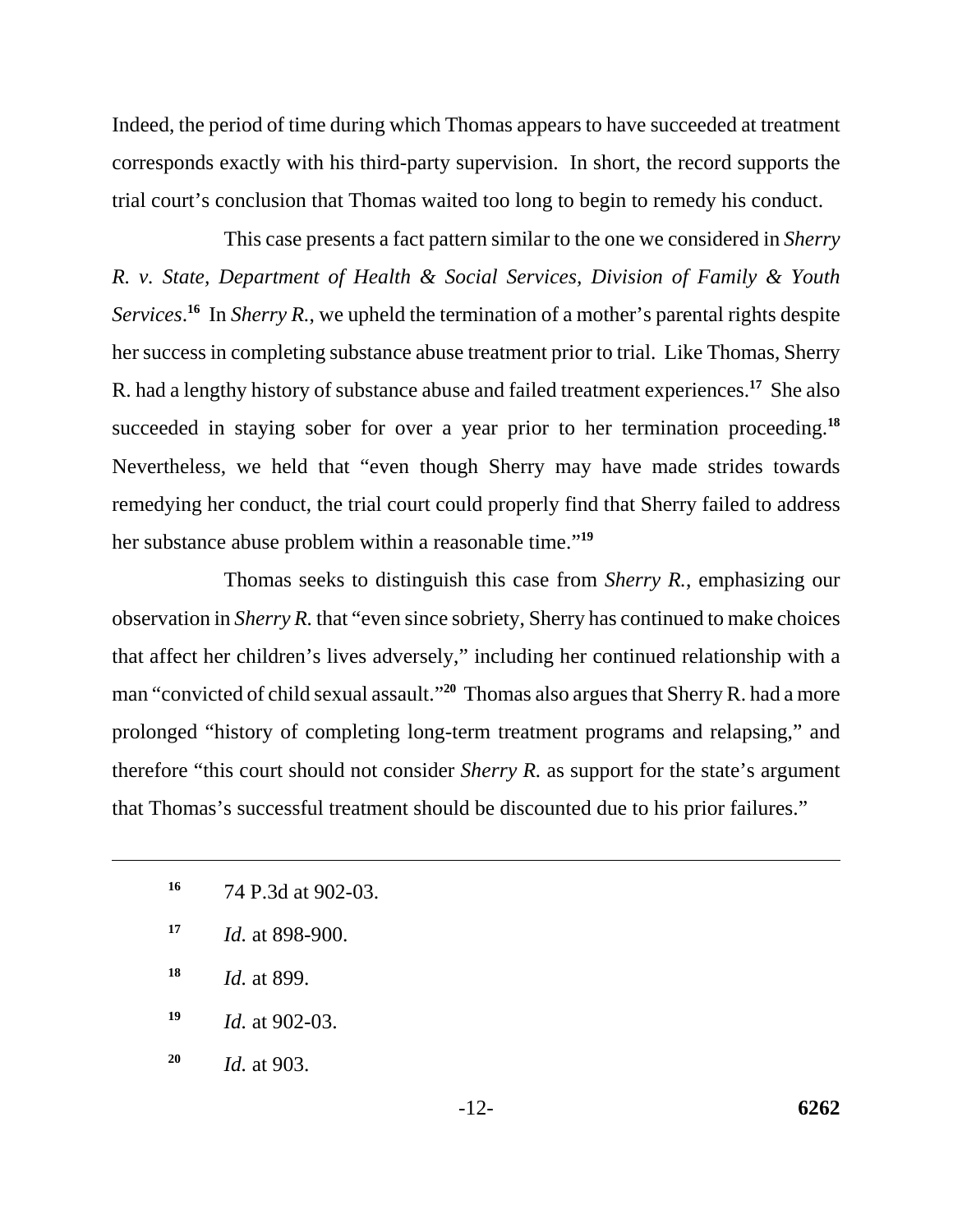But Thomas has attempted to overcome his substance abuse problems with little success since the age of fourteen. Those problems have severely limited his capacity to act as a loving father to the children, if for no other reason than the consequence that he has been incarcerated during much of their lives.

Thomas has attempted and failed to complete numerous substance abuse treatment programs. In late 2004, after being charged with selling cocaine, Thomas was assessed by Genesis Recovery Services, where he refused to enter into the recommended long-term residential treatment. In January 2005 the Salvation Army Clitheroe Center provided a second assessment to Thomas, but he failed to return for treatment. Clitheroe staff succeeded in contacting Thomas and he briefly resumed treatment, but in June 2005 OCS reported in a predisposition report that Thomas was not participating in his urine analysis program and that he was unable to participate in a treatment program due to pending criminal charges. In October 2005 Thomas discontinued treatment at Clitheroe after just one day of treatment. He did so again in March 2006 after another single session at Clitheroe. Thomas finally began his most recent, successful treatment program at Genesis Recovery Services in November 2006, but only after the superior court denied him visitation with his elder daughter Amelie. As in *Sherry R.*, for Thomas "sobriety is a relatively new phenomenon in . . . life."**<sup>21</sup>**

Thomas's history of incarceration and pending incarceration further complicated his attempts to persuade the superior court that he has remedied his harmful conduct towards the children. Reviewing Thomas's history, the superior court noted that he had been "arrested approximately 12 times since 2001," and that he had spent a significant amount of time in prison, including "most of 2003, a majority of '04, over six months, less time in '05, but . . . for a significant period in 2006." The superior court

**<sup>21</sup>** *Id.* at 902.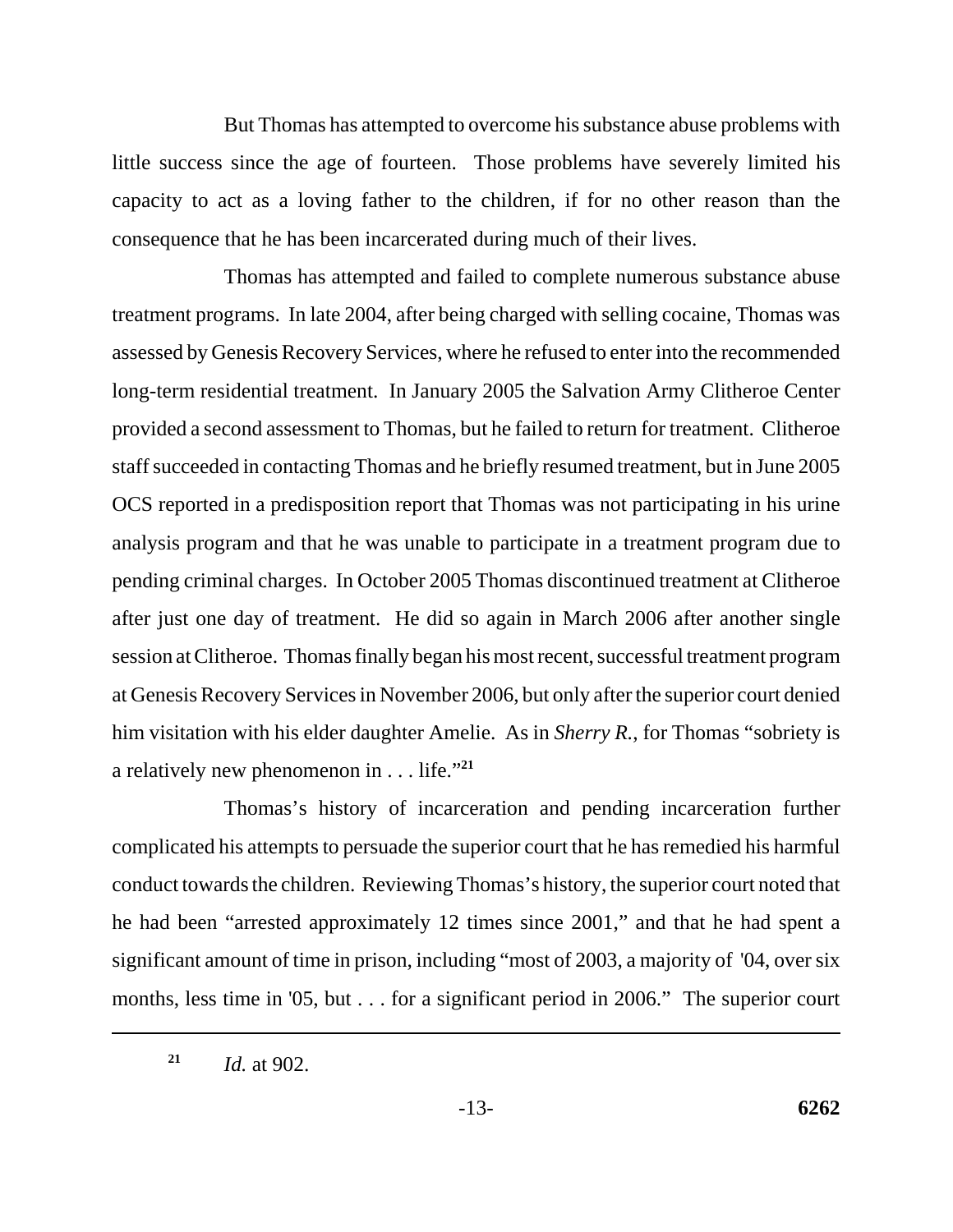observed that "because the children are very young," Thomas's frequent incarcerations put Amelie and Ariel "in a state of limbo for all of their lives."

The extent of Thomas's drug use and criminal behavior, from the very beginning of both of his daughters' lives, has created conditions that he cannot easily remedy. We have previously observed that "children under six years of age suffer tremendously when their bonding processes are interrupted," as evidenced by the legislative imperative "to provide for an expedited placement procedure to ensure that all children, especially those under the age of six years, who have been removed from their homes are placed in permanent homes expeditiously."**<sup>22</sup>** Thomas's pending incarceration at the time of trial frustrated the prospect for such an expeditious, permanent placement. More importantly for our analysis here, Thomas's pending incarceration belies his claim that he has remedied his conduct within a reasonable time. We therefore affirm the superior court's determination that he has failed to remedy his conduct within a reasonable time.

#### **B. The Superior Court Did Not Err in Finding that OCS Made Active Efforts To Prevent the Breakup of the Family.**

Thomas argues that OCS cannot meet ICWA's requirement "that active efforts have been made to provide remedial services and rehabilitative programs designed to prevent the breakup of the Indian family and that these efforts have proved unsuccessful."**<sup>23</sup>** Thomas contends that OCS failed to meet even its obligation under AS 47.10.086 to "make timely, reasonable efforts to provide family support services to the child and to the parents," which are designed "to enable the safe return of the child to the

**<sup>22</sup>** *Martin N. v. State, Dep't of Health & Soc. Servs., Div. of Family & Youth Servs.*, 79 P.3d 50, 56 (Alaska 2003) (quoting AS 47.05.065(5)).

**<sup>23</sup>** 25 U.S.C. § 1912(d).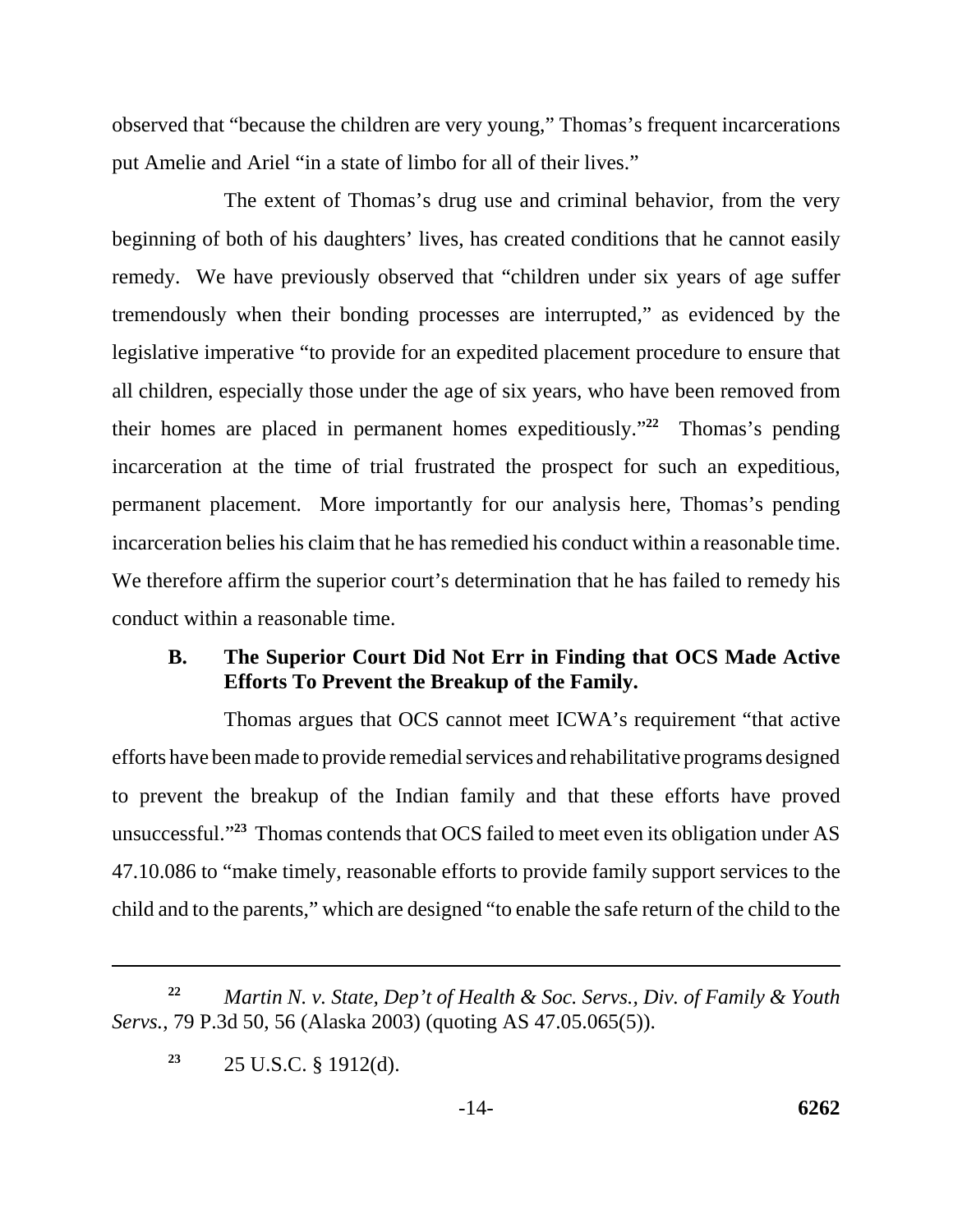family home, when appropriate."**<sup>24</sup>** Alaska law imposes a duty upon OCS to "identify family support services that will assist the parent or guardian in remedying the conduct or conditions in the home that made the child a child in need of aid," and to "actively offer the parent or guardian, and refer the parent or guardian to, the services identified."**<sup>25</sup>** Thomas contends that while OCS identified the necessary services, it never made the requisite referrals for Thomas to obtain a mental health assessment. Thomas additionally alleges that OCS failed to provide services to him when Amelie and Ariel's mother, Ana, entered Family CARE Court.

Thomas cites *N.A. v. State, DFYS***<sup>26</sup>** in support of his argument that OCS failed to make active efforts. In *N.A.*, we clarified that "[a]ctive efforts occur where the state caseworker takes the client through the steps of the plan rather than requiring that the plan be performed on its own."**<sup>27</sup>** But we rejected a parent's claim that the state failed to make "active efforts" because it did not provide her with an adequate mental health and substance abuse dual-treatment program.**<sup>28</sup>** And while unlike Thomas, the parent in *N.A.* received psychiatric treatment, we made a point of noting that "the state's efforts" were more than active; they were exemplary.<sup>"29</sup> OCS's failure here to provide a mental health referral to Thomas throughout the history of his case falls short of exemplary, but

- <sup>25</sup> *Id.* at (a)(1)–(2).
- **<sup>26</sup>** 19 P.3d 597 (Alaska 2001).
- **<sup>27</sup>** *Id.* at 602-03 (internal citations omitted).
- **<sup>28</sup>** *Id.* at 604.
- **<sup>29</sup>** *Id.* at 603.

**<sup>24</sup>** AS 47.10.086(a).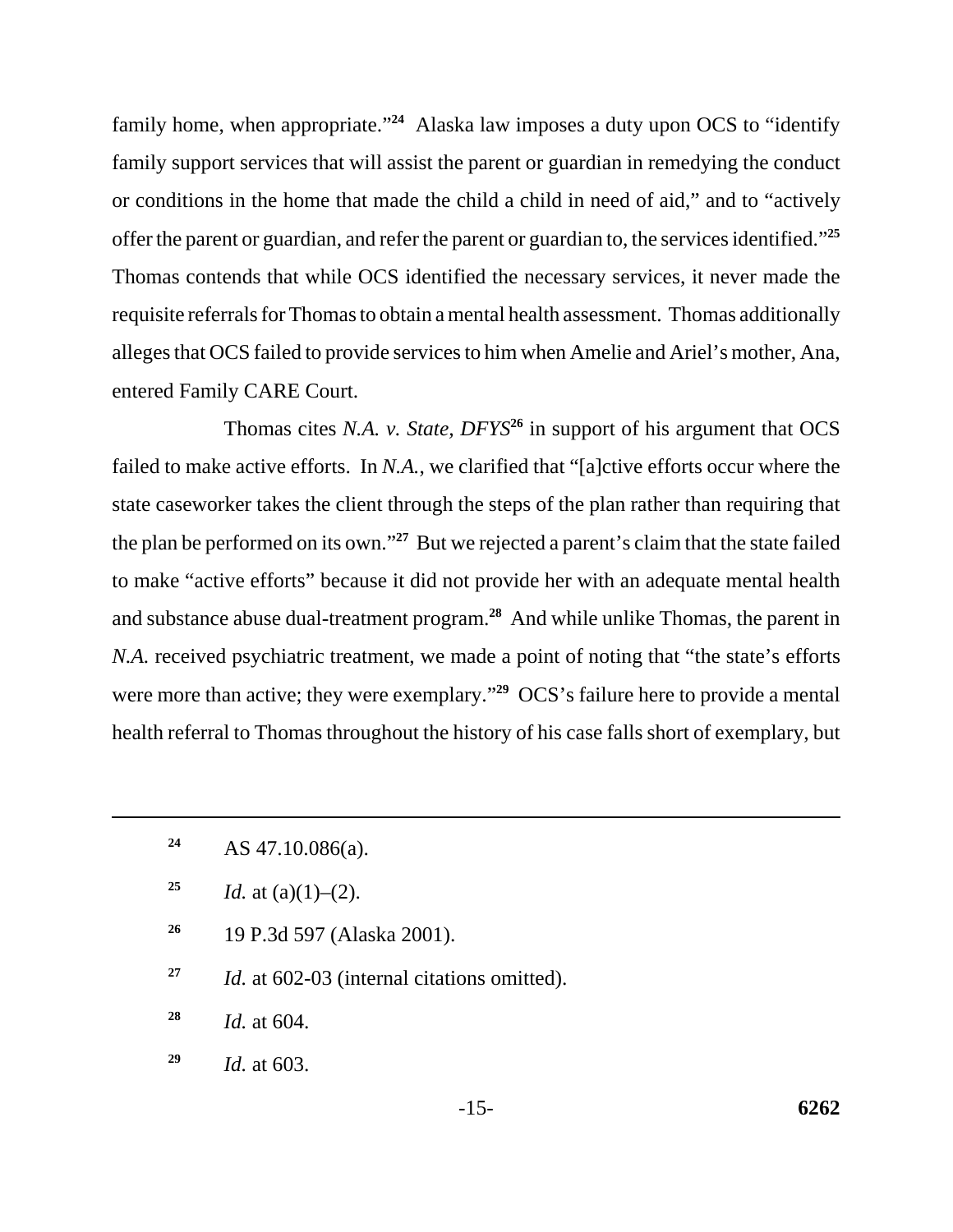the agency nonetheless satisfied the "active efforts" requirement based upon its overall handling of the case.**<sup>30</sup>**

We find a more apt analogy to this case in *E.A. v. State, Division of Family & Youth Services*, **<sup>31</sup>** where we upheld a finding that OCS made active efforts even though it "failed to obtain an updated psychological evaluation of the mother following her child's allegation that she had abused him."**<sup>32</sup>** We reasoned that "an update would not likely have increased the mother's chances for reunification,"**<sup>33</sup>** and that the inaction was "insignificant in light of the extensive remedial efforts the state has provided throughout its involvement with E.A.'s children apart from this seven-month period."**<sup>34</sup>** Here, while the trial court acknowledged that OCS should have referred Thomas to a mental health provider following its November 20, 2006 case plan, the court also found that Thomas's own actions — in particular his frequent incarceration — would have frustrated the success of any OCS services. Furthermore, like E.A., Thomas received a number of referrals from the state for services, including multiple substance abuse treatment programs and parenting classes. In light of these services, we cannot accept the argument that the agency's failure to make a mental health referral imposed a roadblock on subsequent termination proceedings.

And we see no fault in the state's efforts aside from its failure to make the mental health referral. Thomas alleges that OCS's "lack of active efforts is further

- **<sup>30</sup>** *See E.A. v. State, Div. of Family & Youth Servs.*, 46 P.3d 986 (Alaska 2002).
- **<sup>31</sup>** 46 P.3d 986.
- **<sup>32</sup>** *Id.* at 988.
- **<sup>33</sup>** *Id.*
- **<sup>34</sup>** *Id.* at 990.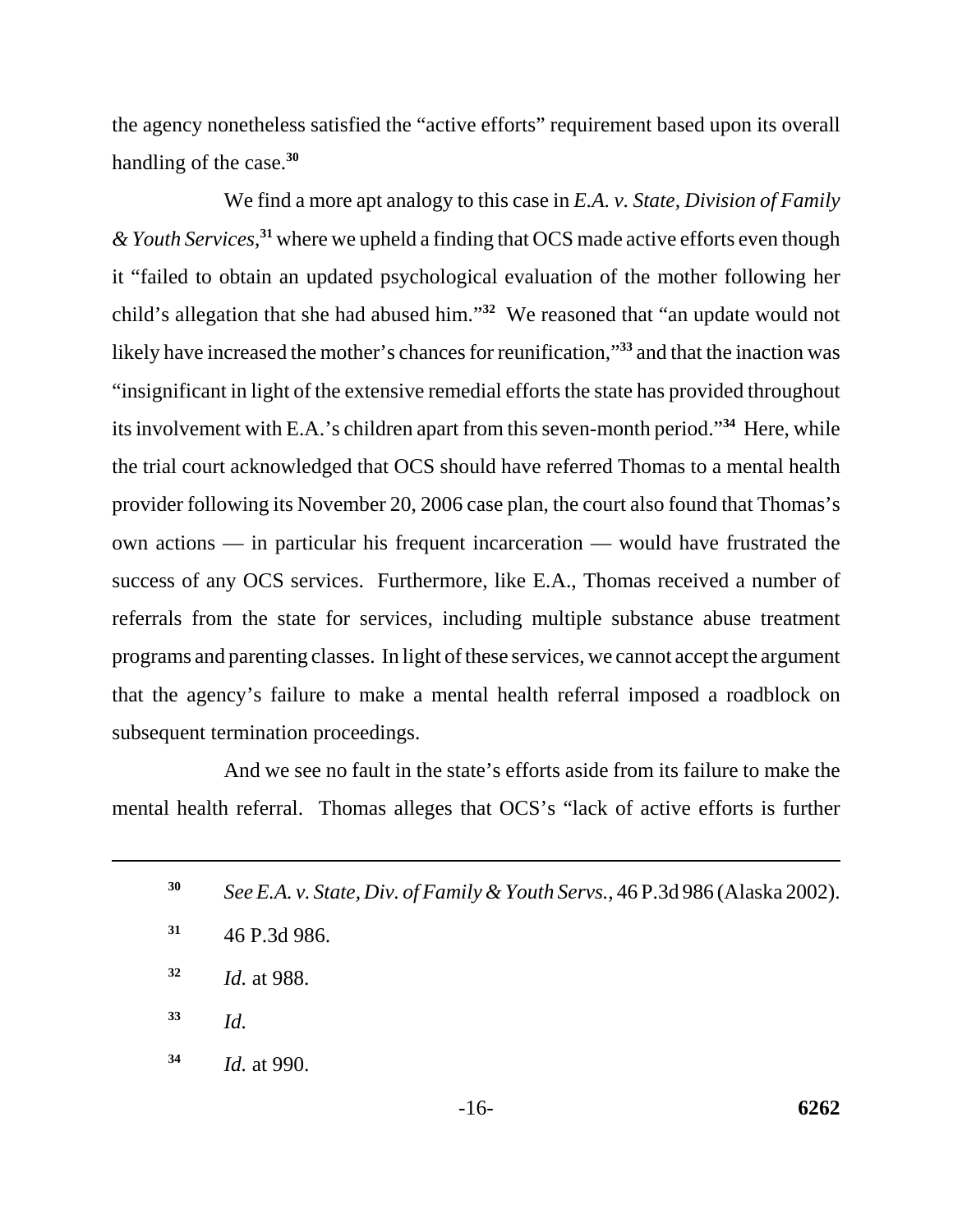evidenced by the complete failure to provide services to Thomas when Ana J., the children's mother, entered Family [CARE] court." But as the state points out, Thomas received services during the time that the case was in CARE court. In sum, nothing in the record before us suggests that the superior court erred in finding that OCS made active efforts to provide remedial services to Thomas.

Finally, Thomas argues that even if active efforts were made, the superior court erred in finding that the efforts made were "unsuccessful" as required by ICWA. The analysis following in Part IV.C, coupled with our holding from Part IV.A that Thomas failed to remedy his conduct within a reasonable time, disposes of this argument.

# **C. The Superior Court Did Not Err in Finding that the Return of the Children to Thomas's Custody Would Likely Result in Serious Emotional Damage to Amelie and Ariel.**

Thomas argues that the qualified expert testimony, in combination with substantial evidence in the record, failed to support the superior court's determination that Amelie and Ariel would likely be harmed if placed in Thomas's care. We disagree.

In order to terminate a parent's rights to an Indian child, the trial court must find, based on "evidence beyond a reasonable doubt, including testimony of qualified expert witnesses, that the continued custody of the child by the parent . . . is likely to result in serious emotional or physical damage to the child."**<sup>35</sup>** In reviewing ICWA's legislative history, we have observed:

> [T]he primary reason for requiring qualified expert testimony in ICWA termination proceedings was to prevent courts from basing their decisions solely upon the testimony of social workers who possessed neither the specialized professional education nor the familiarity with Native culture necessary to

**<sup>35</sup>** 25 U.S.C. § 1912(f).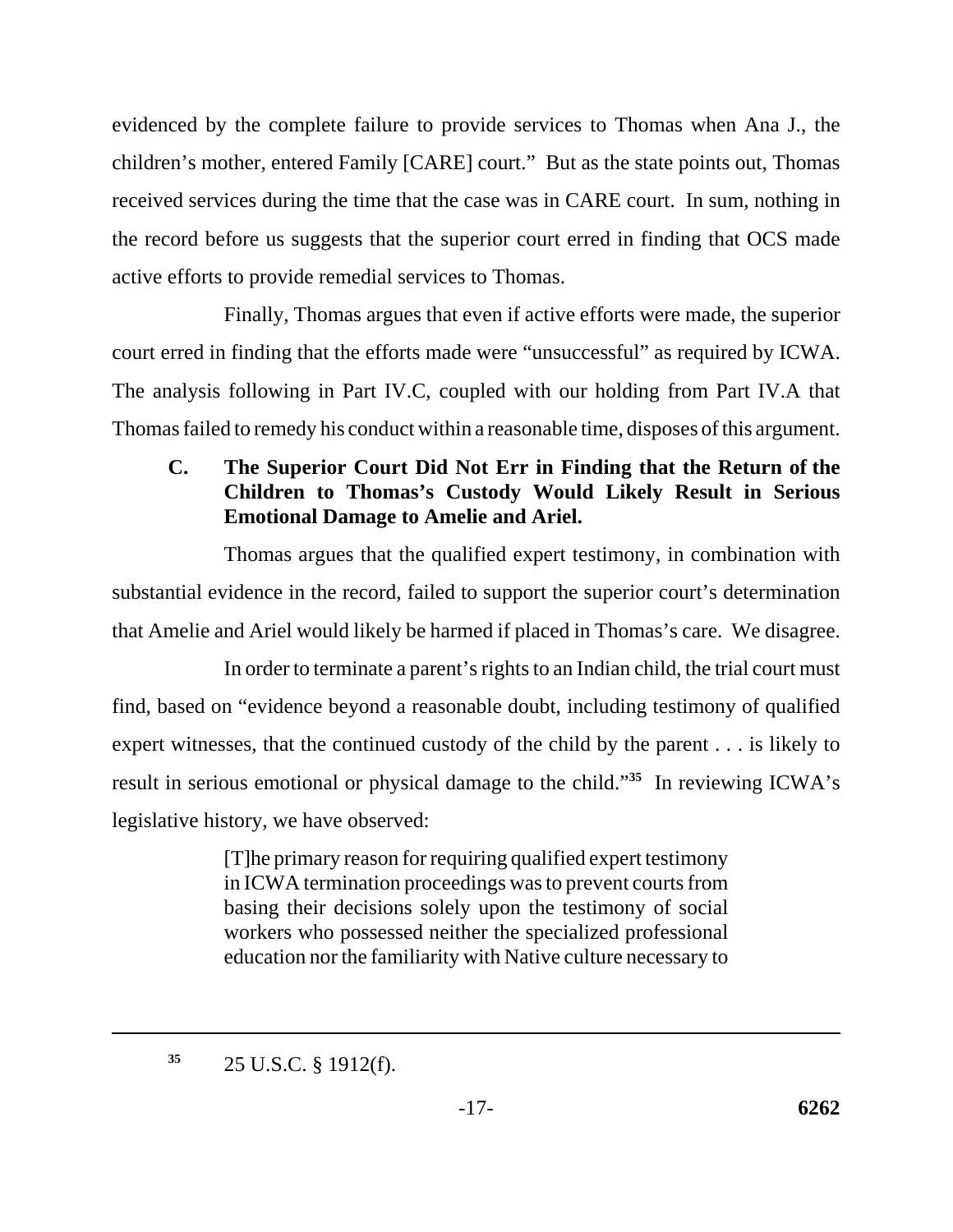distinguish between cultural variations in child-rearing practices and actual abuse or neglect.[**36**]

ICWA requires that expert testimony support a decision to terminate parental rights, "based upon the particular facts and issues of the case," but "ICWA does not require that the experts' testimony provide the sole basis for the court's conclusion."**<sup>37</sup>** Here, Dr. Fuller's expert testimony, coupled with the lay testimony and evidence on the record, satisfies ICWA and adequately supports the trial court's decision.

Thomas argues that the trial court clearly erred when it determined, beyond a reasonable doubt, that returning the children to him was likely to result in serious emotional and physical damage to them. Thomas maintains that the superior court unreasonably relied on the testimony of Dr. Fuller. He further claims that the court exaggerated the harm that Thomas's future incarceration would cause the children, and minimized the qualifications of Sophia, Thomas's new wife, as a caretaker for the children. He asserts that Sophia would be particularly well suited to care for Ariel, whom Sophia had met during Thomas's visitations.

Thomas's arguments are unavailing. The superior court's oral findings demonstrate that it gave weight to the testimony of Dr. Baughman, who testified on behalf of Thomas and disputed Dr. Fuller's diagnosis of antisocial personality disorder. The court noted the discrepancy between the two experts and concluded that it could not "find by clear and convincing evidence that you do have an antisocial personality disorder. There's enough other information to suggest that you are able to make positive steps in your life." Nevertheless, the superior court made clear that it had relied on Dr.

**<sup>36</sup>** *L.G. v. State, Dep't of Health & Social Servs.*, 14 P.3d 946, 952-53 (Alaska 2000) (emphasis omitted).

**<sup>37</sup>** *E.A.*, 46 P.3d at 991-92.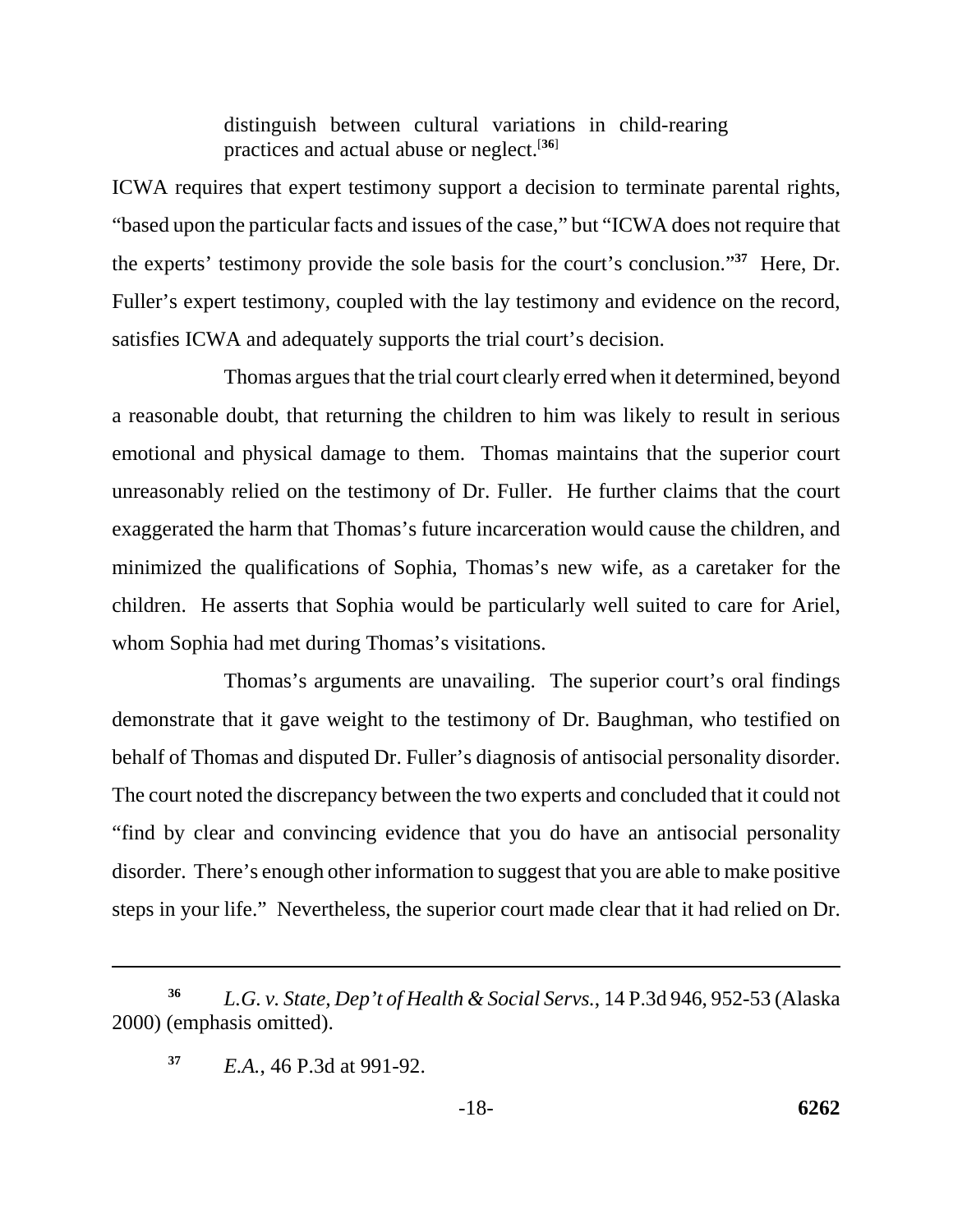Fuller's testimony to reach its conclusion, noting that Dr. Fuller's report "does provide me clear and convincing evidence . . . at a minimum that the risk of returning the children home is great." The trial court further explained:

> I did consider the evidence under the proof-beyond-areasonable-doubt standard and did consider the testimony of the experts that if the children were returned, that it would be likely to . . . result in serious emotional or physical damage to the children because of [Thomas's] unavailability, the continued issues that at least [Amelie] has faced with respect to an ability to visit with him. . . . And also the concern is over his substance abuse and unavailability and the impact those factors would have on the children.

The evidence at trial supports the reasoning that led the superior court to its judgment.

As the superior court noted in its written findings, "Dr. Fuller's evaluation indicated that [Thomas] exhibited a persistent pattern of negative behavior," and that Thomas's "high likelihood of repeated incarceration within the next couple of years" threatened to "damage any bond formed with the children while he was out of custody." The court emphasized Dr. Fuller's opinion that Thomas "is not a candidate to be a custodial parent, and that he is unlikely to be able to meet the children's needs for security and safety over the long term."

Dr. Fuller's own testimony, based on her knowledge of the family and tests performed by Thomas, sheds light on her assessment:

> The harm that I do see is . . . I imagine his children, given contact with him, would adore that time . . . and . . . it could disrupt their ability to form attachments later when you're having a visitation that's fun and games. But particularly with an adult who is good with children and then you're having to go back into a living environment where you might be at a phase where limits are being set . . . that can cause problems with children. And I guess it could cause short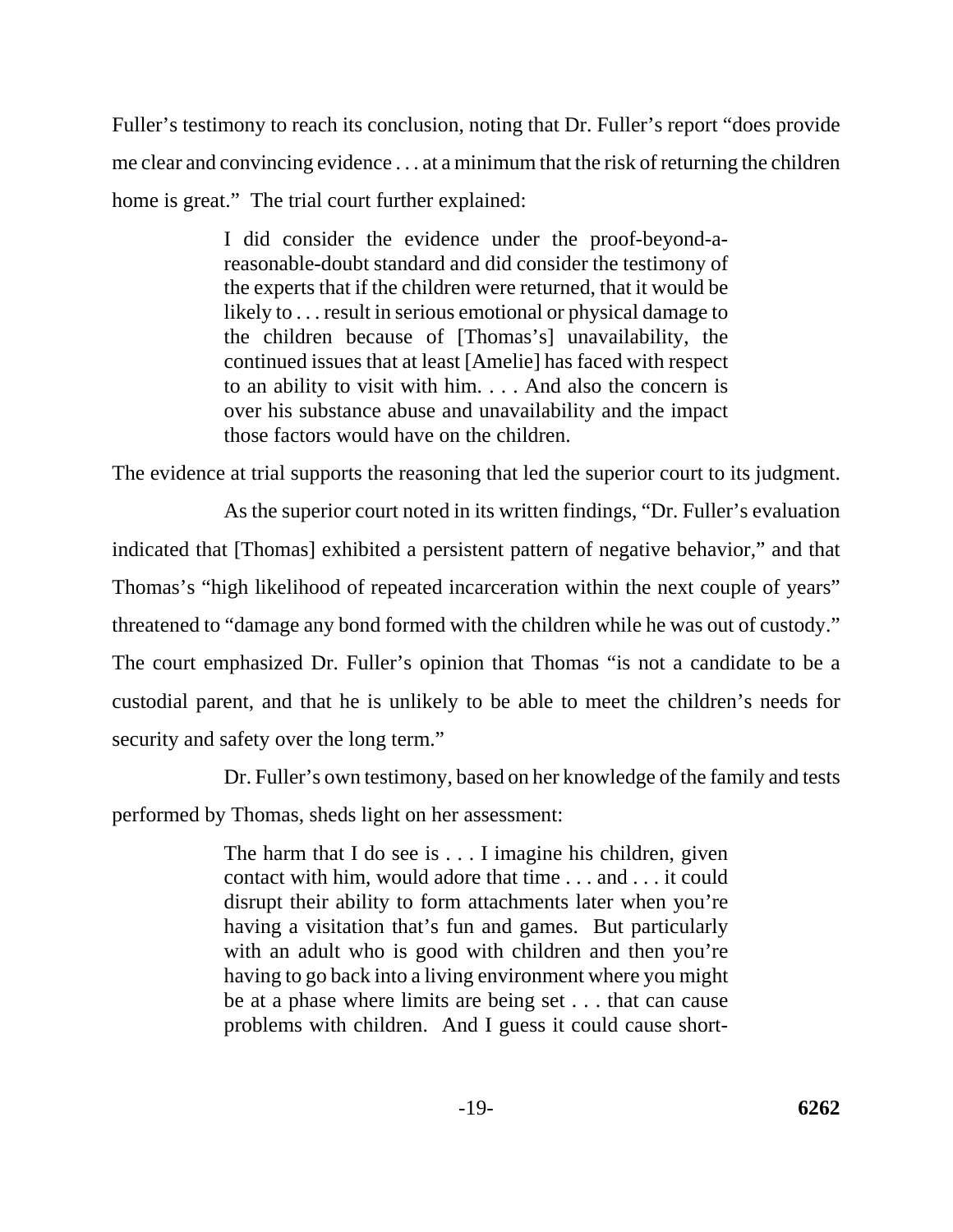term problems from the standpoint of their ability to function . . . in an adoptive home.

Dr. Fuller also traced the connection between Thomas's prior conduct and his likely inability to conform his conduct over the long term to appropriately parent his daughters. She noted the "chronicity of [Thomas's] past behavior," and the fact that Thomas had only begun his reforms at the "last-possible-minute," after the children had already spent years in OCS custody.

 As the superior court noted, other evidence supports Dr. Fuller's prediction that failure to terminate Thomas's parental rights would pose an unacceptable risk to his daughters. A mental health assessment of Amelie in October 2006 similarly concluded that Thomas represented an undesirable presence in his daughter's life:

> In terms of visitation with the father, the multi-volume case file shows that he has been given many opportunities to fulfill the role of father and surfacing again now to enter the life of his children, as if it were another fresh start for him, just creates the specter that the child will again respond with hope. She will likely think her dad will be able to sustain an interest in her and become a real father. If her hopes are proven again to be misplaced — as they have many times in the past — the eventual result is damage to the child's capacity for attachment.

The social worker went on to express concern that Thomas "seems intent on pressing his place as father — inserting himself emotionally between [Amelie] and her uncle," potentially leading Amelie to "feel wrong" and not "to accept her potential adoptive parents as her 'real' family." Superior Court Judge Mark Rindner later upheld the decision to deny Thomas's visitation privileges with Amelie.

Like Amelie, Ariel has spent her life in the care of people other than her father. Thomas has maintained contact with Ariel, attending eighteen of twenty-two scheduled weekly visitations, but he admitted that because the visits were only an hour